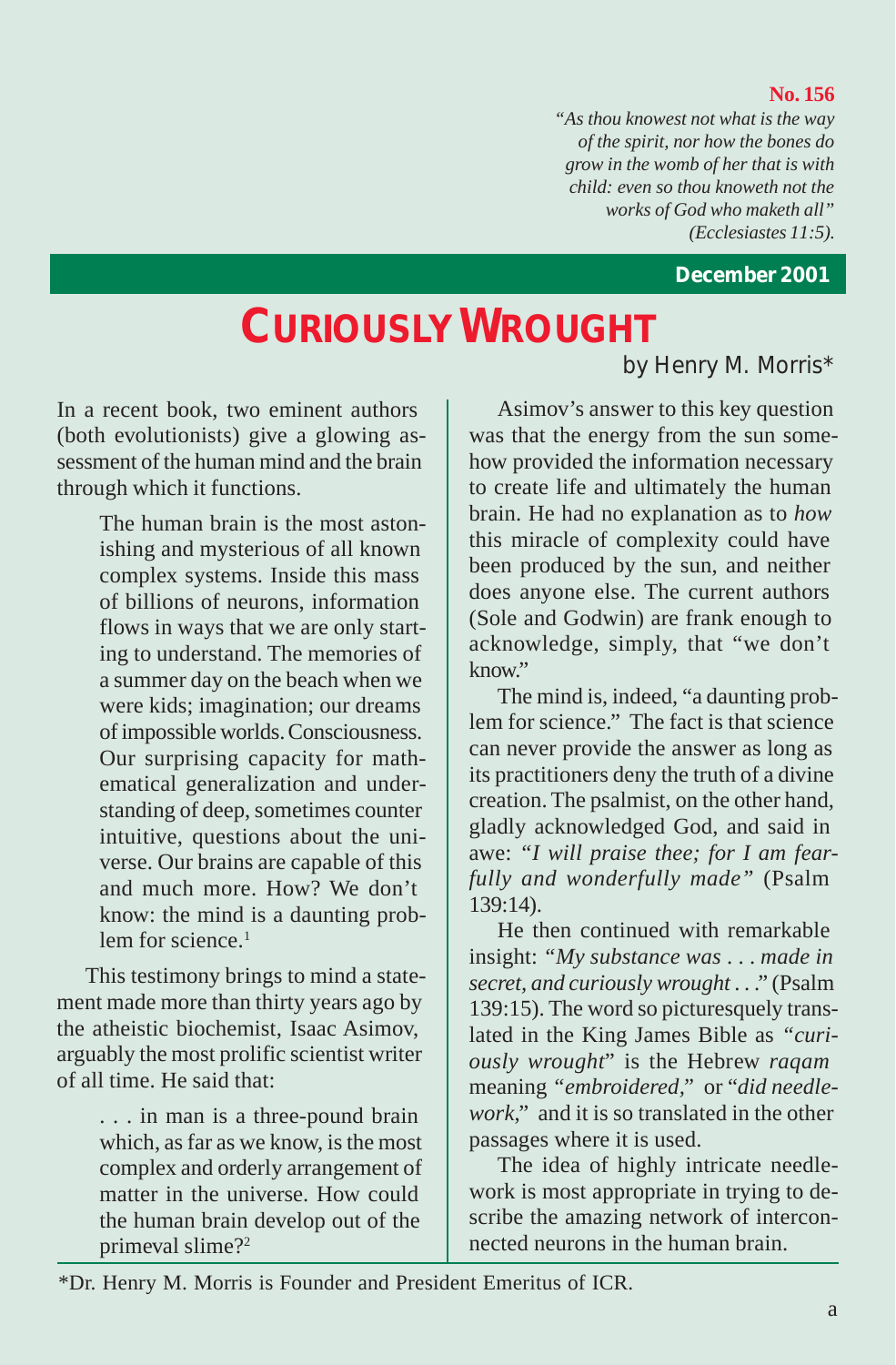Human beings have something on the order of 100,000 genes, and human brains have more than 1 *trillion* nerve cells, with about 100–1,000 trillion connections (synapses) between them. That's at least 1 *billion* synapses per gene, even if each and every gene did nothing but control the production of synapses (and it  $doesn't).$ <sup>3</sup>

But astoundingly complex as the human brain may be, it still does not explain how all this serves to produce consciousness, let alone how it can generate abstract thought and inventive ingenuity and all the myriad thoughts and reasonings of the human brain, not to mention its imaginations and even its dreams. Anthropologist Matt Cartmill acknowledges this vital gap in our knowledge.

> The phenomenon of consciousness is the source of all value in our lives. As such, it should be at the top of the scientific agenda. Yet despite its fundamental importance, consciousness is a subject that most scientists are reluctant to deal with. We know practically nothing about its mechanisms or its evolution.4

What a marvelous paradox this is! The gift of consciousness is the basic phenomenon which permits scientists to investigate the processes of nature and develop descriptions thereof, but they have no understanding of consciousness itself.

> The machineries of consciousness are an almost perfect mystery.5

Not only does the human brain somehow generate consciousness and then complex thought processes, but also the ability to communicate those thoughts to others. The phenomenon of language (real language, not animal barks and grunts) is still another amazing phenomenon for which there is no evolutionary explanation. Languages can rather

quickly "evolve" into different languages, but how did *language* evolve? And was there one original language, or have various languages evolved independently? Evolutionists do not know. If they refuse to consider God's explanation in the Bible, they will probably never know.

> All contemporary modern humans use very complex languages. There are no "primitive" languages: the 5,000 or more spoken today are equally flexible and expressive, and their grammar and syntax are sometimes richer and more precise than that of the more widespread languages like English or Spanish, which have undergone some simplification over the centuries. $6$

There is, therefore, no evidence whatever for any supposed evolutionary origin of human language, though each individual language can "evolve" into some different language in relatively short time (e.g., compare Chaucer's English to modern English). Yet linguists have been notably unsuccessful in trying to map out an "original" language from which the other language families have come. Neither the origin of language itself nor the origin of the major linguistic families is amenable to an evolutionary explanation. One of the world's most distinguished linguistic ethnologists admits this.

> It is not certain that all languages have a common origin. Most linguists consider both problems insoluble. $7$

Not really! The Biblical account fits all the facts. Language is a special gift of God, imparted to the first man and woman when He created them "in His image," so that they could communicate with God and other humans. The original language families were also supernaturally imparted by God to thwart the rebellion against Him at the Tower of Babel.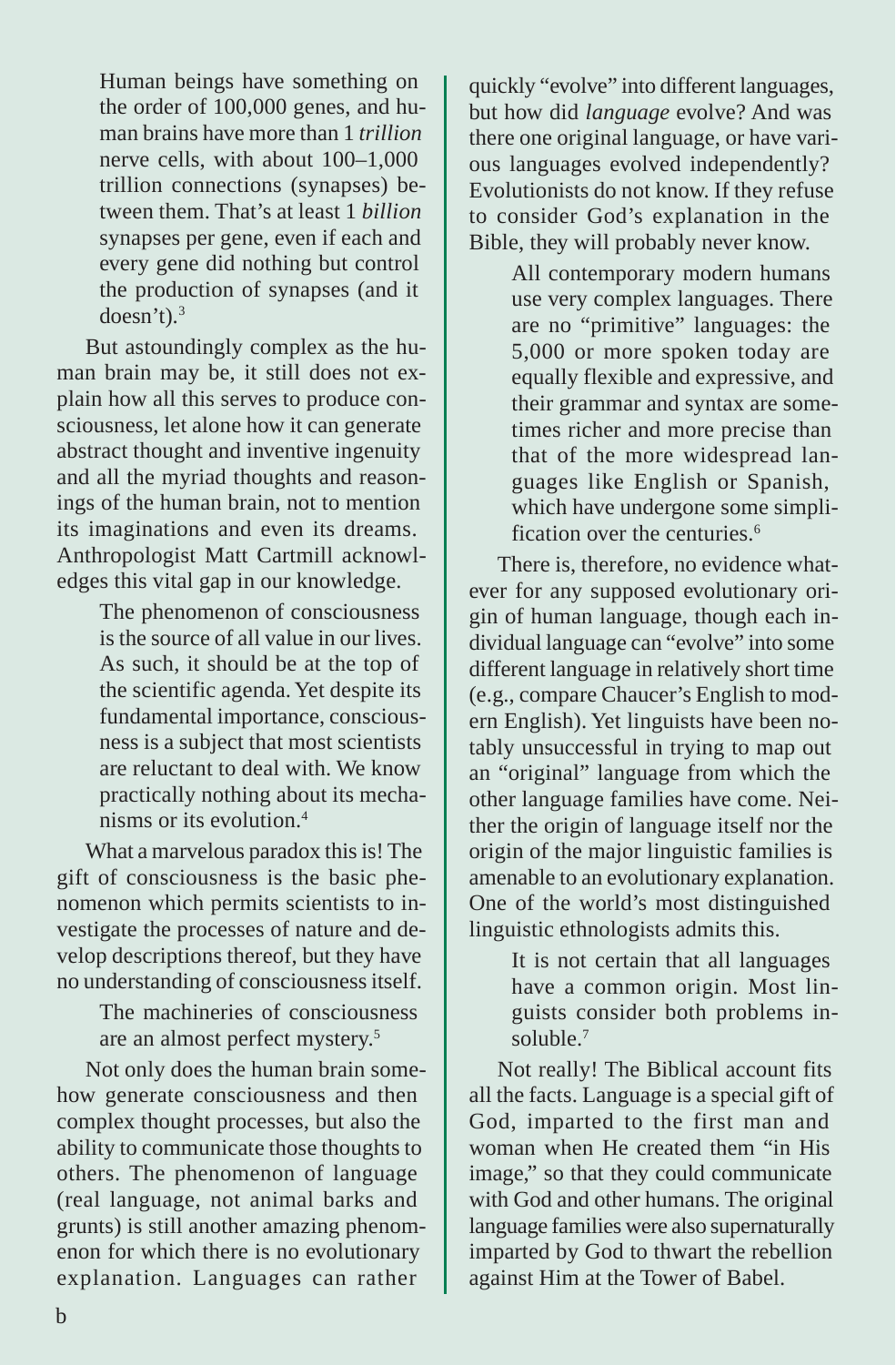Not only did God provide a means of oral communication, but also a means of communicating in writing. The first book in fact was apparently written by Adam himself (Genesis 5:1). After the Flood and the confusion of tongues at Babel, this ability was lost, except possibly by Noah, Shem, and any others who had not participated in the rebellion.

But the others still retained the basic mental tools to learn *how* to write, this time in their new languages. It was not long, at least in the great civilizations that developed in certain early nations, before practically everyone could read and write. Probably the earliest was in Sumeria, including Assyria and others in the Tigris-Euphrates region.

> As many as half a million cuneiform tablets, hand size up to book-page size, are now stored in the museums of the learned, from Baghdad upriver out to Moscow and Berkeley. Surely many more are waiting to be found. These samples are of every quality: once prized accounts and receipts, schoolboys' lessons, litigation profound or droll, literary essays, erotica, mathematics—and entire ancient epics, centuries older than Father Abraham's. A mostly unread treasury, comprising the equivalent of tens of thousands of large printed volumes.<sup>8</sup>

In none of these very ancient archaeological sites, whether in the Middle East or Egypt, China, or India, is there any indication of a gradual evolution of language or writing. The languages just seem to spring into existence fully developed in complex form when they first appear. So-called "primitive" languages are invariably highly complex languages, and the same is true of their written form, with the ability to read and write evidently widespread in each community.

Indeed the human brain and human consciousness, along with the ability to express human thoughts in speaking and writing, are amazing phenomena without any adequate evolutionary explanation. The same is true of the marvelous DNA molecules in which are encoded all the programmed information for the reproduction and growth of every cell of the human body.

As the psalmist implied, our brains have indeed been very *"curiously wrought"* in our mothers' wombs (Psalm 139:15), through the intricately entwined DNA coding extending all the way back to Mother Eve and Father Adam and ultimately to the infinite mind and skillful hands of the great Designer Himself.

As the patriarch Job stressed, contemplating all the wonderful works of God in creation: "*Who knoweth not in all these that the hand of the LORD hath wrought this?"* (Job 12:9).

## **References**

- 1. Richard Sole and Brian Godwin, *Signs of Life* (New York: Basic Books Inc., 2000), p. 119.
- 2. Isaac Asimov, "In the Game of Energy and Thermodynamics You Can't Even Break Even," *Smithsonian Institute Journal,* June 1970, p. 10.
- 3. Paul R. Ehrlich, *Human Natures* (Washington, D.C., Shearwater Books, 2000), p. 4. Dr. Ehrlich is a Professor at Stanford University. Emphasis his.
- 4. Matt Cartmill, "Do Horses Gallop in Their Sleep?" *Key Reporter* (Autumn 2000), p. 6.
- 5. Ibid., p. 8.
- 6. Luigi Lura Cavalli-Sforza, *Genes, People and Languages* (New York: North Pointe Press, 2000), p. 59.
- 7. Ibid., p. 142. Dr. Cavalli-Sforza is Professor of Genetics at Stanford.
- 8. Philip Morrison and Phylis Morrison, "Information Technology, 2500 B.C." *Scientific American* (vol. 284. January 2001), p. 109.